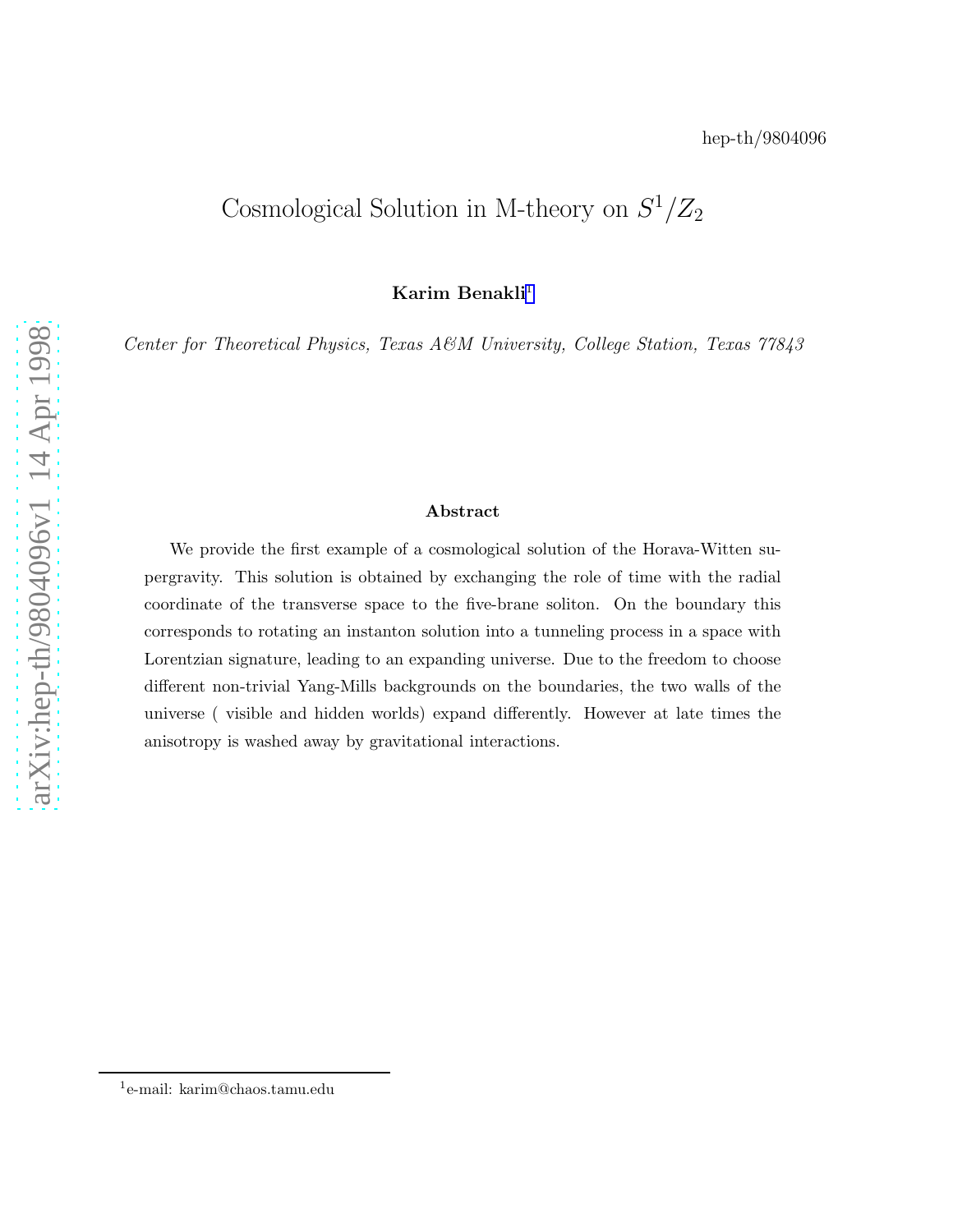Recent years have lead to surprising new developments in our attempt to build a fundamental theory. In particular it has been conjectured that some (yet unknown) M-theory unifies all the known vacuua of string theory as well as eleven dimensional supergravity. These vacuua are believed to be interconnected through a network of dualities. Many pieces of evidence have been gathered in this direction.

One of the simplest vacuua to analyze, for providing new phenomenological or cosmological scenarios, is the strongly coupled limit of heterotic string theory. Horava and Witten have identified it with a  $Z_2$  orbifold [\[1](#page-7-0)]. In the infrared limit, it has the description of an eleven dimensional supergravity on a manifold with boundaries. Gravitational anomalies are canceled by coupling the supergravity in each boundary with an  $E_8$  super–Yang–Mills theory.

Unlike usual orbifold compactifications of string theory, in the Horava-Witten orbifold the communication between the two boundaries is due only to gravitational interactions. There is no gauge bosons propagating in the bulk. This leads to the picture of two parallel worlds (the observable and the hidden world) communicating through gravity.

It has been pointed out recently that cosmological solutions can be generated from pbrane solutions [2–4]. The process consists in the exchange the role of time with the radial coordinate of the transverse space [\[4](#page-7-0)]. In this note we will use a similar approach to obtain a cosmological solution to supergravity theory on an eleven dimensional manifold with boundaries. A large number of cosmological models have been derived in the past from a variety of vacuua of M-theory. These include solutions of type II strings with both R-R and NS-NS background fields as well as weakly coupled heterotic string compactifications [2–21]. We will promote the discussion to the level of the strongly coupled limit of heterotic string theory.

In Horava-Witten model the eleven dimensional bulk theory is described by a graviton supermultiplet. Its degrees of freedom are the metric  $g_{IJ}$ , the three–form gauge potential  $C_{IJK}$ with the associated field strength components  $G_{IJKL}$  and the gravitino. Here I, J... take values 0, 1, ..., 9, 11. In addition on each boundary lives a super–Yang–Mills ten–dimensional supermultiplet with a gauge field  $\mathcal{A}_A^a$  and the corresponding gauginos  $(A, B... = 0, 1, ..., 9)$ . The gauge field strength is denoted by  $F_{AB}^{a(1,2)}$ . The bosonic part of the corresponding lagrangian (up to two derivatives) takes the form: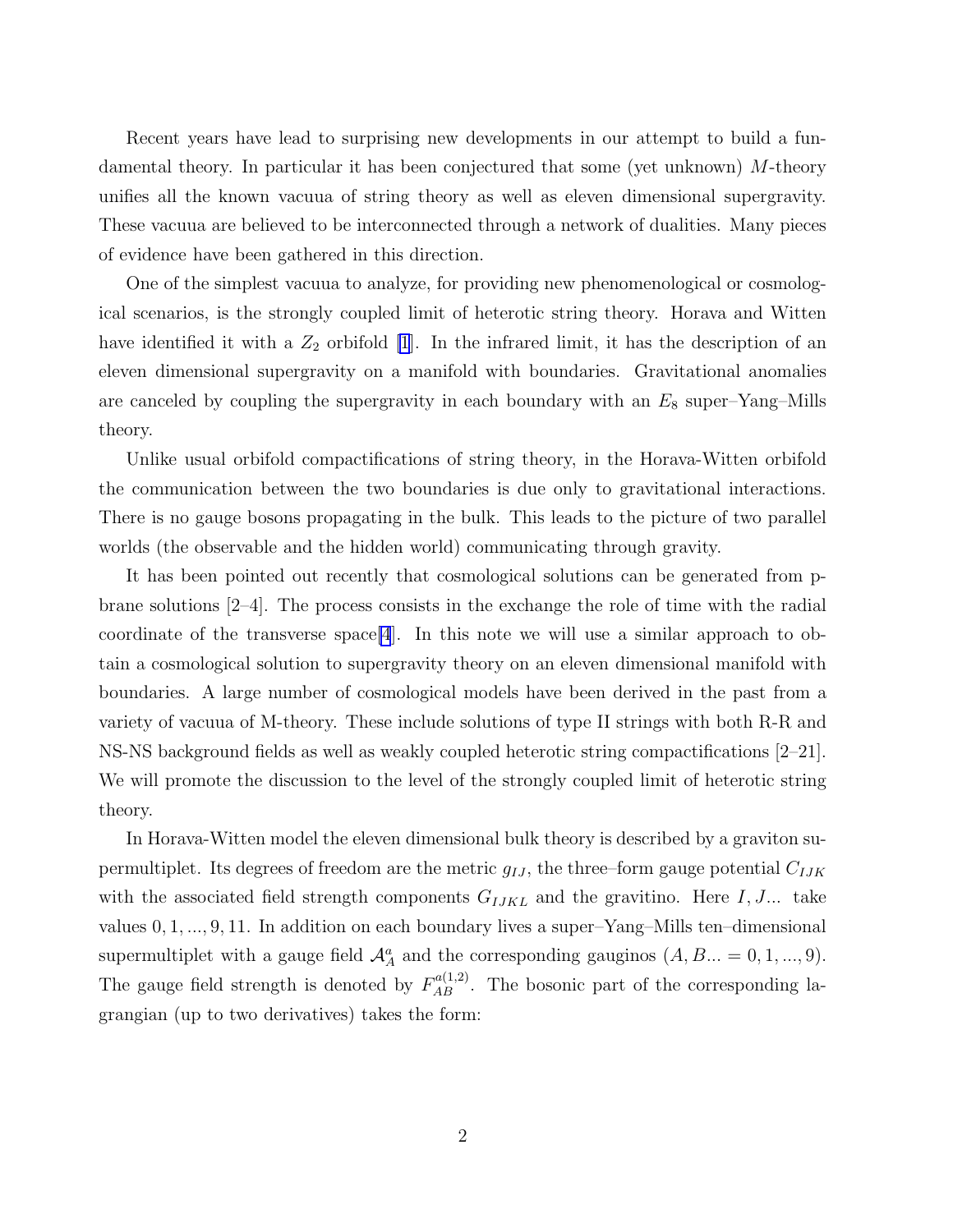$$
S = \int d^{11}x \frac{1}{2\kappa^2} \sqrt{-g} \left[ -R - \frac{1}{24} G_{IJKL} G^{IJKL} \right] - \int d^{11}x \frac{1}{\kappa^2} \frac{\sqrt{2}}{3456} \epsilon^{I_1...I_{11}} C_{I_1 I_2 I_3} G_{I_4...I_7} G_{I_8...I_{11}} - \int d^{11}x \delta(x^{11}) \frac{1}{4\lambda^2} \sqrt{-g_{10}} \operatorname{tr}(F_{AB}^{(1)} F^{(1)AB}) - \int d^{11}x \delta(x^{11} - \pi \rho) \frac{1}{4\lambda^2} \sqrt{-g_{10}} \operatorname{tr}(F_{AB}^{(2)} F^{(2)AB})
$$
\n(1)

<span id="page-2-0"></span>where  $\lambda^2 = 4\pi (4\pi \kappa^2)^{2/3}$  [1,24]. The orbifold segment is parametrized by  $x^{11} \in [0, \pi \rho]$ . The metric  $g_{10}$  is the restriction of the eleven dimensional metric to the boundaries.

The Einstein equation are given by

$$
R_{MN} - \frac{1}{2}g_{MN}R = -\frac{1}{6}\left(G_{MJKL}G_N^{JKL} - \frac{1}{8}g_{MN}G_{IJKL}G^{IJKL}\right) - \delta(x^{11})\frac{\kappa^2}{\lambda^2}(g_{11,11})^{-\frac{1}{2}}\left[\text{tr}(F_{AC}^{(1)}F_B^{(1)C}) - \frac{1}{4}g_{AB}\text{tr}(F_{CD}^{(1)}F^{(1)CD})\right] - \delta(x^{11} - \pi\rho)\frac{\kappa^2}{\lambda^2}(g_{11,11})^{-\frac{1}{2}}\left[\text{tr}(F_{AC}^{(2)}F_B^{(2)C}) - \frac{1}{4}g_{AB}\text{tr}(F_{CD}^{(2)}F^{(2)CD})\right] .
$$
\n(2)

The equations of motion of the three-form  $C_{IJK}$  take the form:

$$
\partial_{M} \left( \sqrt{-g} G^{MNKL} \right) = \frac{\sqrt{2}}{1152} \epsilon^{NKLI_{4}...I_{11}} G_{I_{4}...I_{7}} G_{I_{8}...I_{11}} - \frac{\kappa^{2}}{\lambda^{2}} \frac{1}{432} \delta(x^{11}) \epsilon^{11NKLI_{5}...J_{11}} \omega_{J_{5}J_{6}J_{7}} G_{J_{8}...J_{11}} , \qquad (3)
$$

where  $\omega_{J_5J_6J_7}$  is the Yang–Mills Chern–Simons form. The four-form field strength  $G_{ABCD}$  is also subject to the Bianchi identity [\[1\]](#page-7-0):

$$
(dG)_{11ABCD} = -3\sqrt{2}\frac{\kappa^2}{\lambda^2}\delta(x^{11})\left(\text{tr}(F_{[AB}F_{CD]}) - \frac{1}{2}\text{tr}(R_{[AB}R_{CD]})\right) \,. \tag{4}
$$

The boundary gauge fields satisfy

$$
D_A F^{iAB} = \frac{1}{\sqrt{2}} (g_{11,11})^{\frac{1}{2}} F^i_{DE} G^{11BDE} + \frac{1}{1152} \frac{1}{\sqrt{-g_{10}}} \epsilon^{B I_2 \dots I_{10}} \mathcal{A}_{I_2}^i G_{I_3 \dots I_6} G_{I_7 \dots I_{10}} ,\qquad (5)
$$

with  $D_A$  the space–time and gauge covariant derivative.

We want to exhibit a solution with a metric in eleven dimension of the form (in polar coordinates):

$$
ds^{2} = e^{2A} \left( -q(dx^{0})^{2} + dx^{\mu} dx^{\nu} \delta_{\mu\nu} \right) + e^{2B} \left( \frac{d\tau^{2}}{q} + \tau^{2} d\Omega_{3,k}^{2} \right) + e^{2B} (dx^{11})^{2}, \tag{6}
$$

where q will later be taken equal to  $-1$  later. The unit spherical volume element is given by:

$$
d\Omega_{3,k}^2 = d\chi^2 + \frac{\sin^2\left(\sqrt{k}\chi\right)}{k} \left(d\theta^2 + \sin^2\theta d\omega^2\right). \tag{7}
$$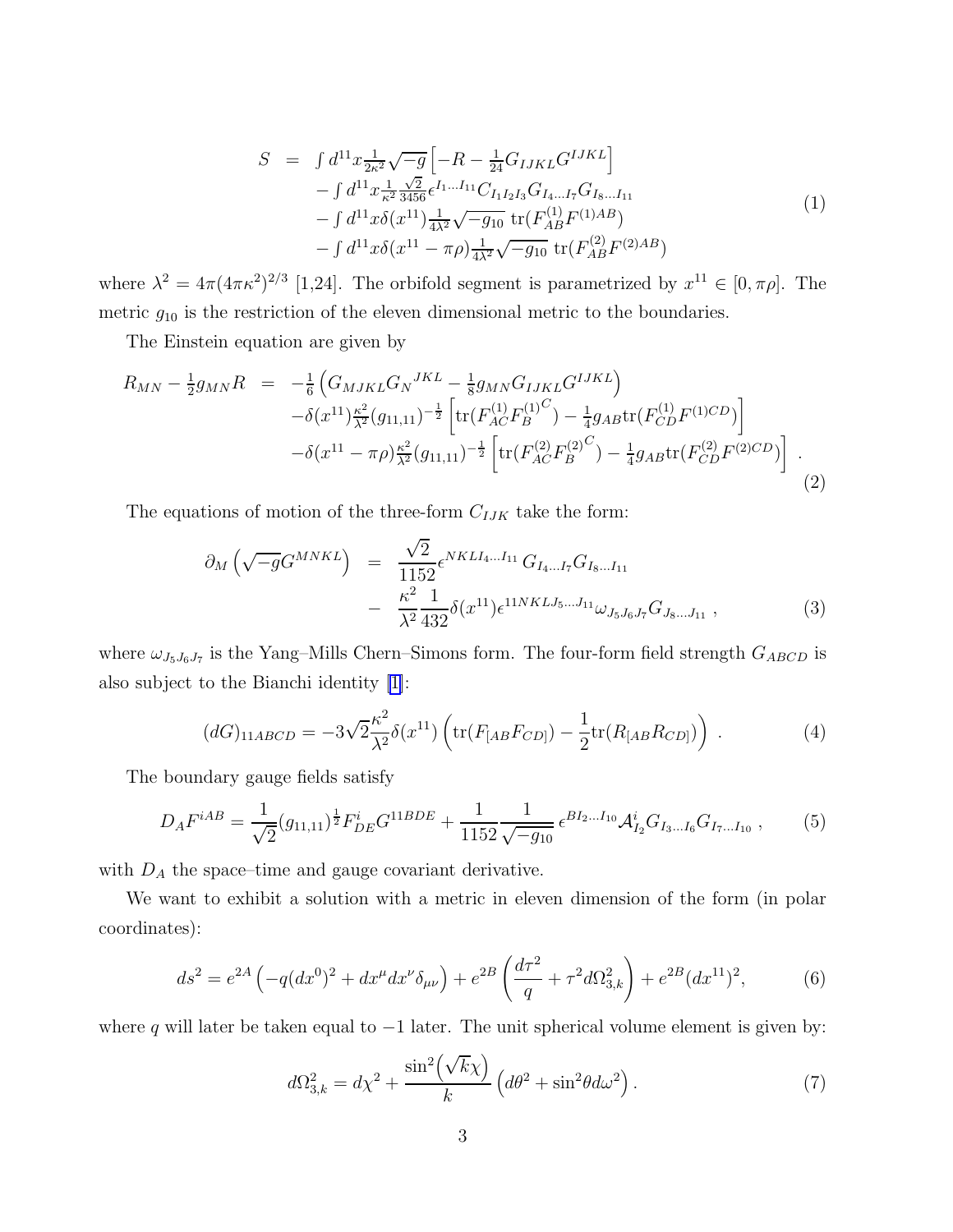<span id="page-3-0"></span>Taking $k = q$  the metric ([6\)](#page-2-0) can be transformed to:

$$
ds^{2} = e^{2A} \left( -dt^{2} + dx^{\mu} dx^{\nu} \delta_{\mu\nu} \right) +
$$
  
\n
$$
e^{2B} \left( dr^{2} + r^{2} \left( d\phi^{2} + \sin^{2}(\phi) \left( d\theta^{2} + \sin^{2}\theta d\omega^{2} \right) \right) \right)
$$
  
\n
$$
+ e^{2B} (dx^{11})^{2},
$$
\n(8)

through the changement of variables:

$$
t = \sqrt{q}x^0 \qquad \phi = \sqrt{q}\chi \qquad r = \frac{\tau}{\sqrt{q}}.\tag{9}
$$

We can now use the fact that if some function  $A$  and  $B$ , as well as a background configuration of gauge fields 8 solves the equations of motion and satisfies all the constraints, then the new metric([6\)](#page-2-0) obtained through a simple coordinate transformation will also do. A particular non trivial solution with a metric of the form (8) is the five-brane soliton. This solution was obtained in the weakly coupled regime by [\[23](#page-8-0)] and elevated to a solution of the strongly coupled theory by [\[24\]](#page-8-0), then successively revisited by [\[25](#page-8-0)] and[[26\]](#page-8-0). Here we will closelyfollow the discussion of  $[25]$  $[25]$  $[25]$ . For the five-brane the functions A, B and the four-form G are related by  $A = -B/2 = -C/6$  and

$$
G_{mnrs} = \pm \frac{1}{\sqrt{2}} e^{-\frac{8C}{3}} \epsilon_{mnrs}{}^t \partial_t e^C \tag{10}
$$

with  $m, n, ... = 6, ..., 9, 11$ . The function C depends only on  $x^{11}$  and r. We first solve the equations of motion in the metric we will extract a cosmological solution by exchanging the role of time with the radial coordinate of the transverse space through (9).

In our ansatz (10) the only non vanishing components of the four-form field strength are  $G_{abcd}$  and  $G_{11abc}$  with  $a, b, ... = 6, ..., 9$ . For such configuration  $G \wedge G$  vanishes and the equation of motion becomes  $d * G = 0$ . In (10)  $*G$  is a closed form so the equation of motion are automatically satisfied.

The Bianchi identity involves the gauge fields at the boundaries that need to be specified. A non-trivial Yang-Mills background is obtained with a field strength self–dual with respect to the metric:

$$
ds_4^2 = \frac{d\tau^2}{q} + \tau^2 d\Omega_{3,k}^2.
$$
\n(11)

We choose a configuration which in the case  $q = 1$  corresponds to an  $SU(2)$  instanton. For  $q = -1$ , the gauge vectors take value in a subset of  $SL(2, C)$  and the background considered can be interpreted as mapping of a pseudo-sphere in the target space on a a pseudo-sphere of the gauge group space[[4\]](#page-7-0).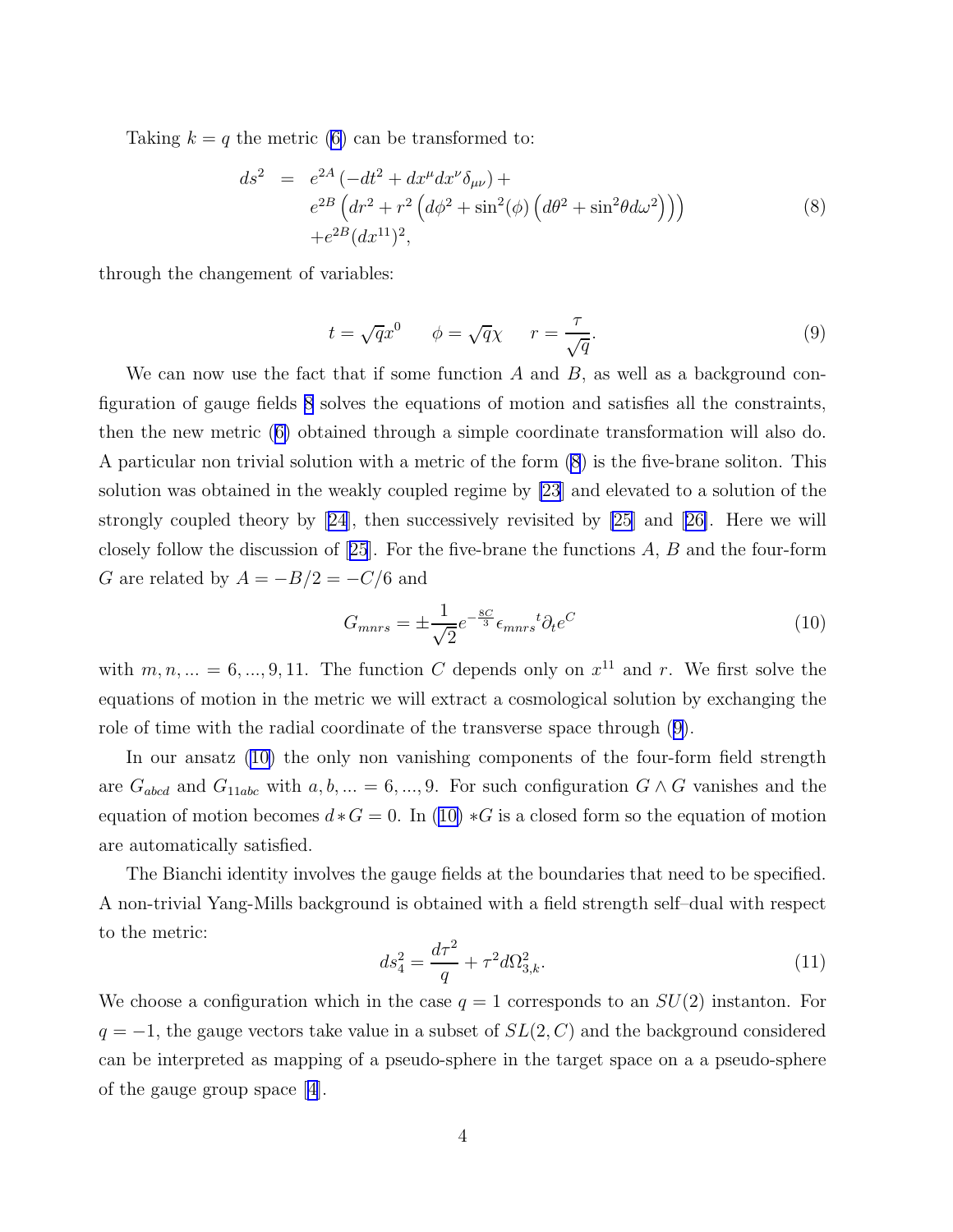It is useful to present the expressions for the gauge fields for a generic value of  $q$  as they were derived in [\[4](#page-7-0)]. The gauge vector potential takes the form:

$$
\mathcal{A}(r) = \gamma(\tau) \sqrt{q}g^{-1}dg,\tag{12}
$$

 $g^{-1}dg$  is the Cartan-Maurer form where

$$
g = \cos\sqrt{q}\chi - i\cos\omega\sin\theta\sin\sqrt{q}\chi\sigma_1 - i\sin\omega\sin\theta\sin\sqrt{q}\chi\sigma_2
$$
  
-
$$
-i\cos\theta\sin\sqrt{q}\chi\sigma_3,
$$
 (13)

with

$$
\gamma\left(r\right) = \frac{\frac{\tau^2}{\sqrt{q\sigma^2}}}{\sqrt{q\frac{\tau^2}{\sqrt{q\sigma^2}} + 1}},\tag{14}
$$

where  $\sqrt{q}\sigma^2$  is an integration constant. The associated field strength is given by:

$$
F^{a} = \frac{2\sqrt{q}\sigma^{2}}{(\tau^{2} + \sigma^{2})^{2}} \eta^{a}_{mn} dy^{m} \wedge dy^{n} , \qquad (15)
$$

where a is an adjoint index of  $SU(2)$  for  $q=1$  or its analytical continuation in  $SL(2, C)$  for  $q = -1$ ,  $\eta_{mn}^a$  are the corresponding 't Hooft symbols. Thus,

$$
\text{tr}(F_{[AB}F_{CD]}) = -\sqrt{q}\epsilon_{ABCD}\frac{16q\sigma^4}{(\sigma^2 + \tau^2)^4} \,. \tag{16}
$$

Following[[25\]](#page-8-0), we denote  $e^C$  by  $\Phi$  and write the solution as :

$$
\Phi = \Phi_0 + \phi,\tag{17}
$$

where  $\Phi_0$  is a function of r only, while  $\phi$  is a function of both r and  $x^{11}$  with vanishing average on  $x^{11}$ .  $\phi$  contains the corrections of the strong coupling limit of the heterotic string theory. The Bianchi identities can be written as an homogeneous condition  $dG = 0$  in the bulk supplemented with the boundary conditions  $2$ :

$$
G_{ABCD}|_{x^{11}=0} = -\frac{3}{\sqrt{2}} \frac{\kappa^2}{\lambda^2} \text{tr}(F_{[AB}^{(1)} F_{CD]}^{(1)})
$$

$$
G_{ABCD}|_{x^{11}=\pi\rho} = +\frac{3}{\sqrt{2}} \frac{\kappa^2}{\lambda^2} \text{tr}(F_{[AB}^{(2)} F_{CD]}^{(2)}) .
$$
(18)

<sup>&</sup>lt;sup>2</sup> Note that after wick rotation these quantities become imaginary, as expected because they represent a tunneling effect.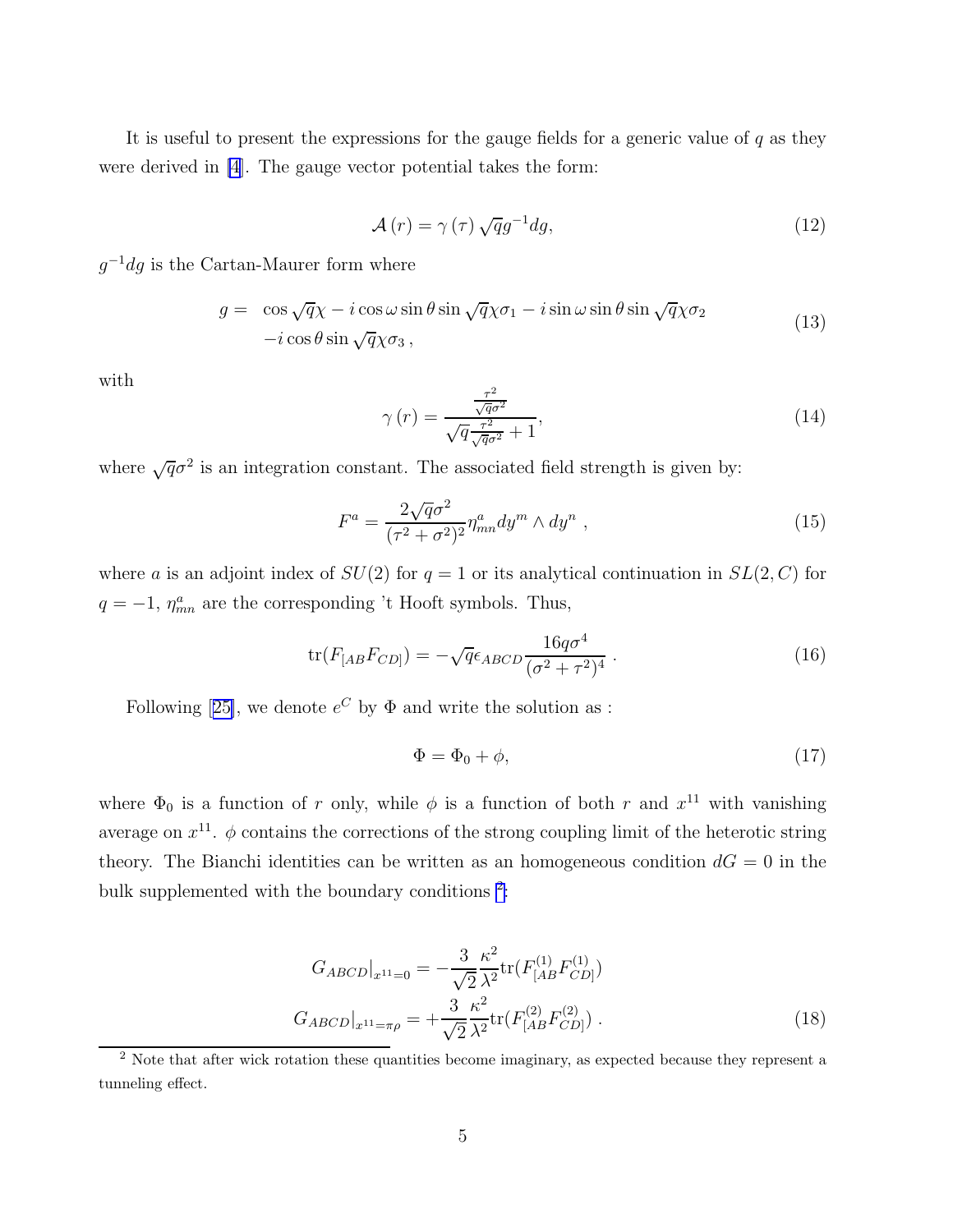<span id="page-5-0"></span>They lead to the differential equations (we assume  $q = \pm 1$ ):

$$
\frac{1}{r^3} \partial_r \left( r^3 \partial_r \Phi_0 \right) = \frac{q \kappa^2}{4 \pi \rho \lambda^2} \left( \frac{16 \sigma_1^4}{(\frac{\sigma_1^2}{q} + r^2)^4} + \frac{16 \sigma_2^4}{(\frac{\sigma_2^2}{q} + r^2)^4} \right)
$$
(19)

and

$$
\frac{1}{r^3} \partial_r \left( r^3 \partial_r \phi \right) + \partial_{11}^2 \phi = 0 \tag{20}
$$

The function  $\phi$  is subject to the boundary conditions:

$$
\partial_{11}\phi|_{x^{11}=0} = -q\frac{\kappa^2}{4\lambda^2} \frac{16\sigma_1^4}{(\frac{\sigma_1^2}{q} + r^2)^4}, \quad \partial_{11}\phi|_{x^{11}=\pi\rho} = q\frac{\kappa^2}{4\lambda^2} \frac{16\sigma_2^4}{(\frac{\sigma_2^2}{q} + r^2)^4} \,. \tag{21}
$$

We do not reproduce here the different steps of the solution and refer for details to the original work by[[25\]](#page-8-0). After making the changement of variables [\(9\)](#page-3-0), we obtain:

$$
\Phi_o = 1 + \frac{2\kappa^2}{\pi \rho \lambda^2} \left( \frac{2\sigma_1^2 + \tau^2}{(\sigma_1^2 + \tau^2)^2} + \frac{2\sigma_2^2 + \tau^2}{(\sigma_2^2 + \tau^2)^2} \right) . \tag{22}
$$

and  $\phi$  is given as an expansion in  $(\pi \rho)^2/\sigma^2$ :

$$
\phi = \sum_{n=0}^{n=\infty} \phi_n \tag{23}
$$

The first terms of the expansion are given by:

$$
\phi_0 = 48 \frac{\kappa^2}{\lambda^2} \left( P_0(x^{11}) \frac{\sigma_1^4}{(\sigma_1^2 + \tau^2)^4} + Q_0(x^{11}) \frac{\sigma_2^4}{(\sigma_2^2 + \tau^2)^4} \right) \tag{24}
$$

and

$$
\phi_1 = 768 \frac{\kappa^2}{\lambda^2} \left( P_1(x^{11}) \frac{3\tau^2 - 2\sigma_1^2}{(\sigma_1^2 + \tau^2)^6} + Q_1(x^{11}) \frac{3\tau^2 - 2\sigma_2^2}{(\sigma_2^2 + \tau^2)^6} \right) ,\tag{25}
$$

with:

$$
P_0 = -\frac{(x^{11})^2}{4\pi\rho} + \frac{x^{11}}{2} - \frac{\pi\rho}{6} , \quad Q_0 = -\frac{(x^{11})^2}{4\pi\rho} + \frac{\pi\rho}{12}
$$
(26)

and

$$
P_1 = \frac{(x^{11})^4}{48\pi\rho} - \frac{(x^{11})^3}{12} + \frac{\pi\rho(x^{11})^2}{12} - \frac{\pi^3\rho^3}{90}, \ Q_1 = \frac{(x^{11})^4}{48\pi\rho} - \frac{\pi\rho(x^{11})^2}{24} + \frac{7\pi^3\rho^3}{720} \tag{27}
$$

We thus found a cosmological solution of the form:

$$
ds^{2} = \Phi^{-1/3} \left( (dx^{0})^{2} + dx^{\mu} dx^{\nu} \delta_{\mu\nu} \right) + \Phi^{2/3} \left( d\tau^{2} + \tau^{2} d\Omega_{3,-1}^{2} \right) + \Phi^{2/3} (dx^{11})^{2}, \tag{28}
$$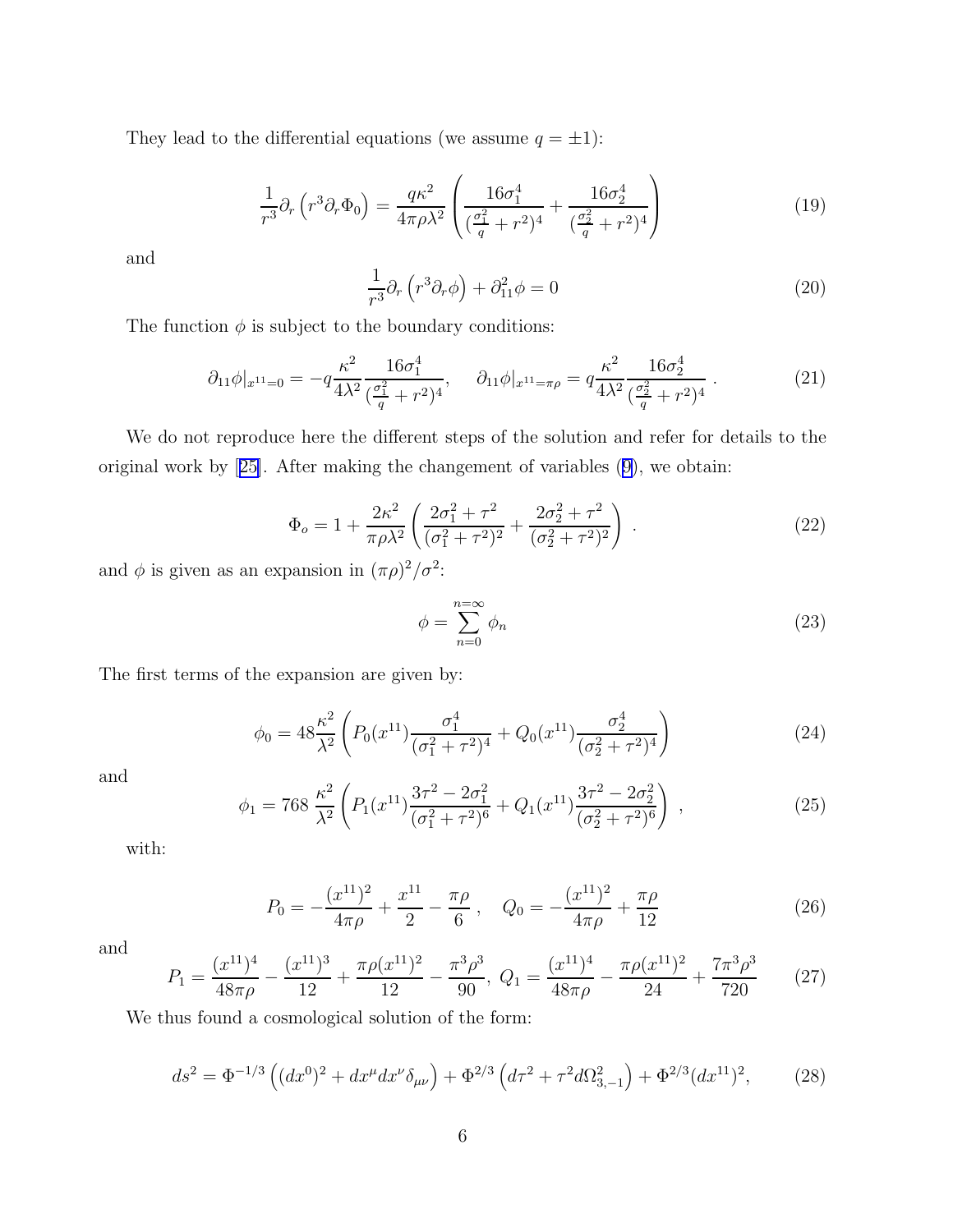with $\Phi$  given by [\(22\)](#page-5-0) to ([27\)](#page-5-0). To have a time coordinate which goes from  $-\infty$  to  $+\infty$  one makes the rescaling  $\tau = e^{\eta}$ . The choice  $\tau = e^{-\eta}$  lead to a similar branch disconnected from this one.

We have thus transformed the gauge five-brane solution (in the form given by[[25](#page-8-0)]) to a non-singular cosmological solution<sup>3</sup>. We would like to discuss now some interesting features of our solution. A four dimensional solution is obtained by considering the six-dimensional transverse space parametrized by  $x^0, ..., x^5$  as compact.

For  $t \to 0$  or equivalently  $\eta \to -\infty$  the size of the compact internal space is finite. However the radius of the pseudo-sphere of the universe goes to zero. Through tunneling effect a bubble with a new expectation value of the field  $\Phi$  (the dual of the four-form G) is created at  $\eta \to -\infty$  and expands. This event is at finite proper time from any point in the future. The initial conditions on the two boundaries may be different ( if  $\sigma_1 \neq \sigma_2$ ). Thus the tunneling on the two boundaries follows different time dependence. On the  $x^{11} = 0$ boundary :

$$
\Phi = 1 + \frac{2\kappa^2}{\pi \rho \lambda^2} \left( \frac{2\sigma_1^2 + \tau^2}{(\sigma_1^2 + \tau^2)^2} + \frac{2\sigma_2^2 + \tau^2}{(\sigma_2^2 + \tau^2)^2} \right) + 8\frac{\kappa^2 \pi \rho}{\lambda^2} \left( -\frac{\sigma_1^4}{(\sigma_1^2 + \tau^2)^4} + \frac{\sigma_2^4}{2(\sigma_2^2 + \tau^2)^4} \right) + \dots, (29)
$$

while on the other edge  $x^{11} = \pi \rho$ :

$$
\Phi = 1 + \frac{2\kappa^2}{\pi \rho \lambda^2} \left( \frac{2\sigma_1^2 + \tau^2}{(\sigma_1^2 + \tau^2)^2} + \frac{2\sigma_2^2 + \tau^2}{(\sigma_2^2 + \tau^2)^2} \right) + 8 \frac{\kappa^2 \pi \rho}{\lambda^2} \left( \frac{\sigma_1^4}{2(\sigma_1^2 + \tau^2)^4} - \frac{\sigma_2^4}{(\sigma_2^2 + \tau^2)^4} \right) + \dots, (30)
$$

where the dots are for higher orders of the expansion in  $(\pi \rho)^2/\sigma^2$ .

At later times as  $t \to +\infty$  or equivalently  $\eta \to +\infty$ , we find  $\Phi \to 1$ . Thus the solution describes an expanding four dimensional flat universe. The expansion anisotropy between the two boundaries is washed away by gravitational interactions between them. It is also interesting to notice that the volume of the internal space and the size of the segment remain finite (small) and thus we have a mechanism of spontaneous compactification.

It is tempting to find a relation between our toy example and the recent work of Hawking and Turok [\[28\]](#page-9-0). Our field  $\Phi$  (obtained through dualization of the four form) or more precisely  $\Phi_0$  would be identified with the scalar field considered in [\[28](#page-9-0)].

We have illustrated the possibility of having different initial conditions on the two boundaries of the universe which might lead to different expansions at early time. This might also

<sup>3</sup>Extending it to the case of neutral five-brane [\[27](#page-8-0)] is a trivial issue and leads to a singular cosmology.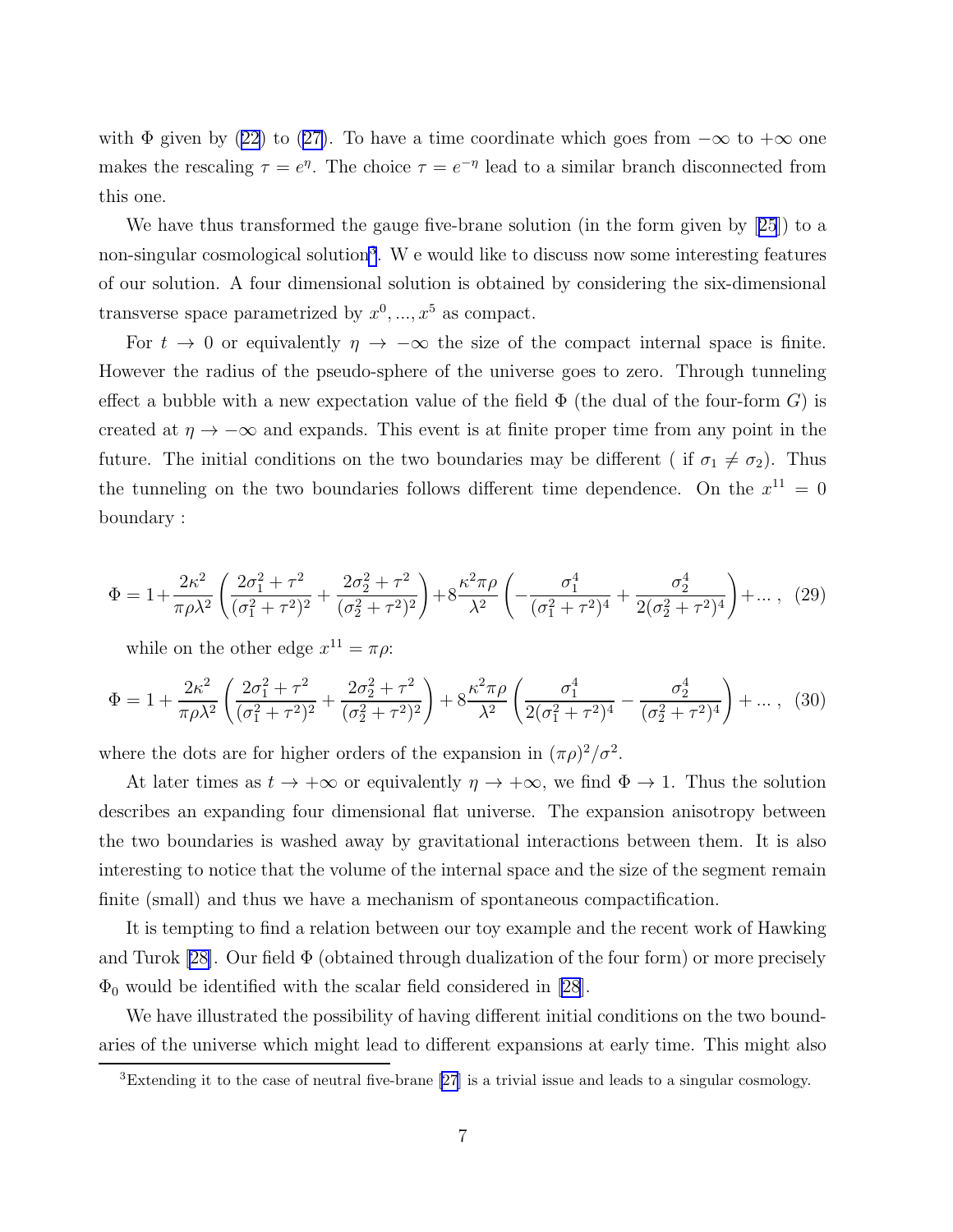<span id="page-7-0"></span>have implication for dark matter physics at early times if as suggested in[[29](#page-9-0)] it lives on the hidden wall of the universe.

I wish to thank Michael Duff, Jian Xin Lu, Dimitri Nanopoulos and particularly Chris Pope for useful discussions. I also thank Per Sundell and Tran Tuan for help with technical issues during the early stages of this work. This work was supported by DOE grant DE-FG03-95-ER-40917.

## References

- [1] P. Horava and E. Witten, Nucl. Phys. B475 (1996) 94; Nucl. Phys. B460 (1996) 506.
- [2] E.J. Copeland, A. Lahiri and D. Wands, Phys. Rev. D50 (1994) 4868; Phys. Rev. D51 (1995) 1569.
- [3] K. Behrndt and S. Förste, *Phys. Lett.* **B320** (1994) 253; *Nucl. Phys.* **B430** (1994) 441; K. Behrndt and T. Burwick, Phys. Rev. D50 (1995) 1295.
- [4] K. Behrndt, S. Förste and S. Schwager, *Nucl. Phys.* **B508** (1997) 391.
- [5] G.W. Gibbons and P.K. Townsend, *Nucl. Phys.* **B282** (1987) 610.
- [6] R. Brandenberger and C. Vafa, Nucl. Phys. B316 (1988) 319; A. Tseytlin and C. Vafa, Nucl. Phys. B372 (1992) 443.
- [7] I. Antoniadis, C. Bachas, J. Ellis and D. Nanopoulos, Nucl. Phys. B328 (1989) 117.
- [8] B. Campbell, A. Linde and K. Olive, Nucl. Phys. B355 (1991) 146.
- [9] A.A. Tseytlin, Int. J. Mod. Phys. D1 (1992) 223.
- [10] C.R. Nappi and E. Witten, *Phys. Lett.* **B293** (1992) 309.
- [11] C. Kounnas and D. Lüst, *Phys. Lett.* **B289** (1992) 56.
- [12] M. Gasperini and G. Veneziano, Astropart. Phys. 1 (1993) 317; R. Brustein and G. Veneziano, Phys. Lett. B329 (1994) 429; Mod. Phys. Lett. A8 (1993) 3701; Phys. Rev. D50 (1994) 2519; R. Brustein and G. Veneziano, Phys. Lett. B329, (1994) 429; M. Gasperini, J. Maharana and G. Veneziano, Nucl. Phys. B427 (1996) 349; G. Veneziano, Phys. Lett. B406 (1997) 297.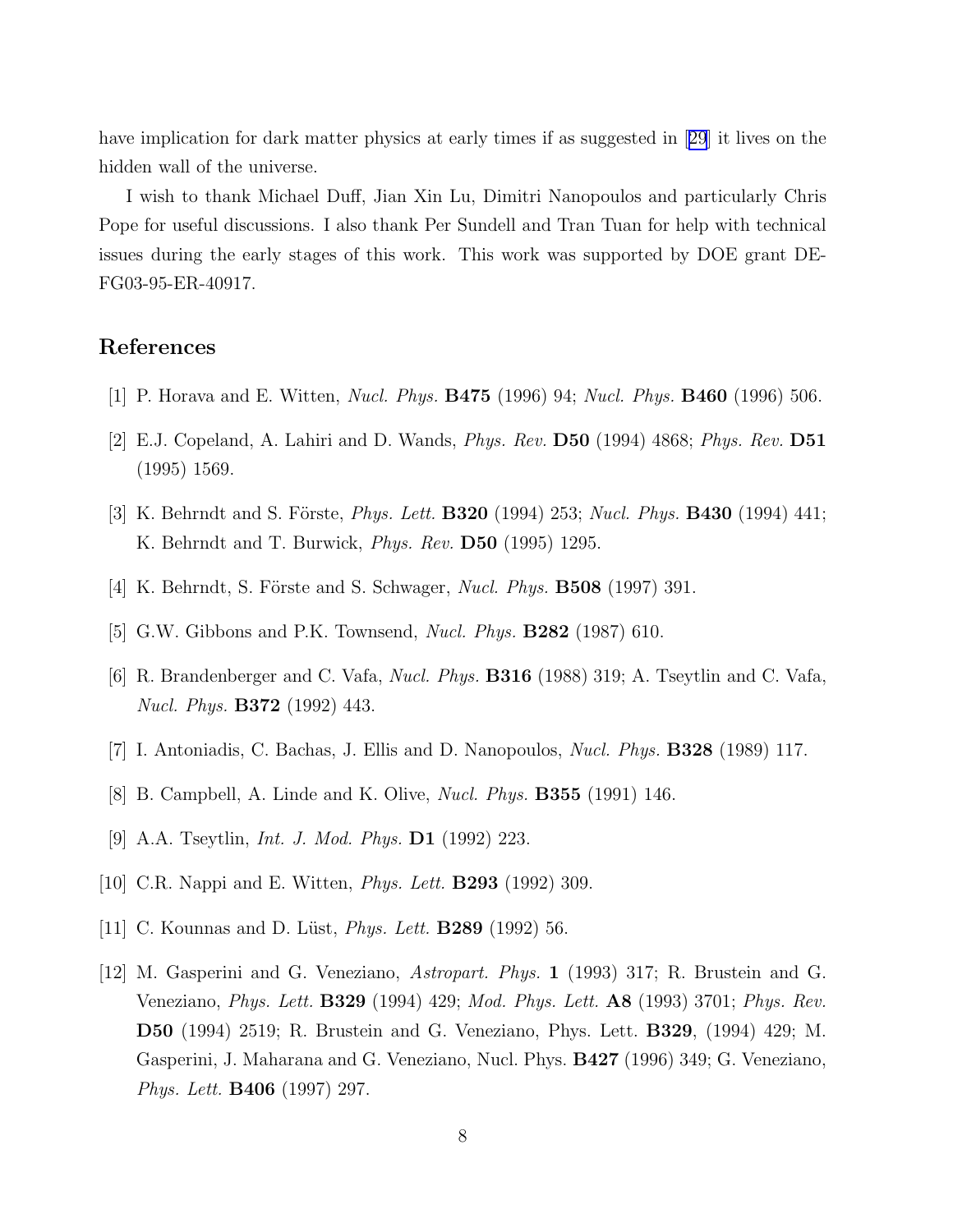- <span id="page-8-0"></span>[13] I. Antoniadis, J. Rizos and K. Tamvakis, Nucl. Phys. B415(1994) 497; R. Easther and K. Maeda, Phys. Rev. D54 (1996) 7252.
- [14] J. Levin, Phys. Lett. B343 (1995) 69.
- [15] J. E. Lidsey, On the Cosmology and Symmetry of Dilaton–Axion Gravity, [gr-qc/9609063](http://arxiv.org/abs/gr-qc/9609063).
- [16] A. Lukas, B. A. Ovrut and D. Waldram, Phys. Lett. B393 (1997) 65; Nucl. Phys. B495 (1997) 365; Nucl. Phys. B509 (1998) 169; A. Lukas and B. A. Ovrut, U–duality Covariant M–theory Cosmology, [hep-th/9709030.](http://arxiv.org/abs/hep-th/9709030)
- [17] R. Poppe and S. Schwager, Phys. Lett. B393 (1997) 51.
- [18] N. Kaloper, *Phys. Rev.* **D55** (1997) 3394.
- [19] F. Larsen and F. Wilczek, Phys. Rev. D55 (1997) 4591.
- [20] S. Mukherji, *Mod. Phys. Lett.*  $A12$  (1997) 639.; H. Lü, S. Mukherji, C. N. Pope and K. W. Xu, *Phys. Rev.* **D55** (1997) 7926; From p-branes to Cosmology, [hep-th/9612224](http://arxiv.org/abs/hep-th/9612224); H. Lu, J. Maharana, S. Mukherji and C. N. Pope, Phys. Rev. D57 (1998) 2219.
- [21] N. Kaloper, I. I. Kogan and K. A. Olive, Cos(M)ological Solutions in M- and String Theory, [hep-th/9711027.](http://arxiv.org/abs/hep-th/9711027)
- [22] J. Conrad, Brane tensions and coupling constants from within M-Theory, [hep](http://arxiv.org/abs/hep-th/9708031)[th/9708031;](http://arxiv.org/abs/hep-th/9708031) J.X. Lu Remarks on M-theory coupling constants and M-brane tension quantizations, [hep-th/9711014](http://arxiv.org/abs/hep-th/9711014).
- [23] A. Strominger, *Nucl. Phys.* **B343** (1990) 167.
- [24] E. Witten, Nucl. Phys. B471 (1996) 135.
- [25] Z. Lalak, A. Lukas and B. A. Ovrut, Soliton solutions of M-theory on an orbifold, [hep-th/9709214.](http://arxiv.org/abs/hep-th/9709214)
- [26] E. Dudas and J. Mourad, solitons in the Horava-Witten supergravity, [hep-th/9712022.](http://arxiv.org/abs/hep-th/9712022)
- [27] M. J. Duff and J. X. Lu, *Nucl. Phys.* **B354** (1991) 141.